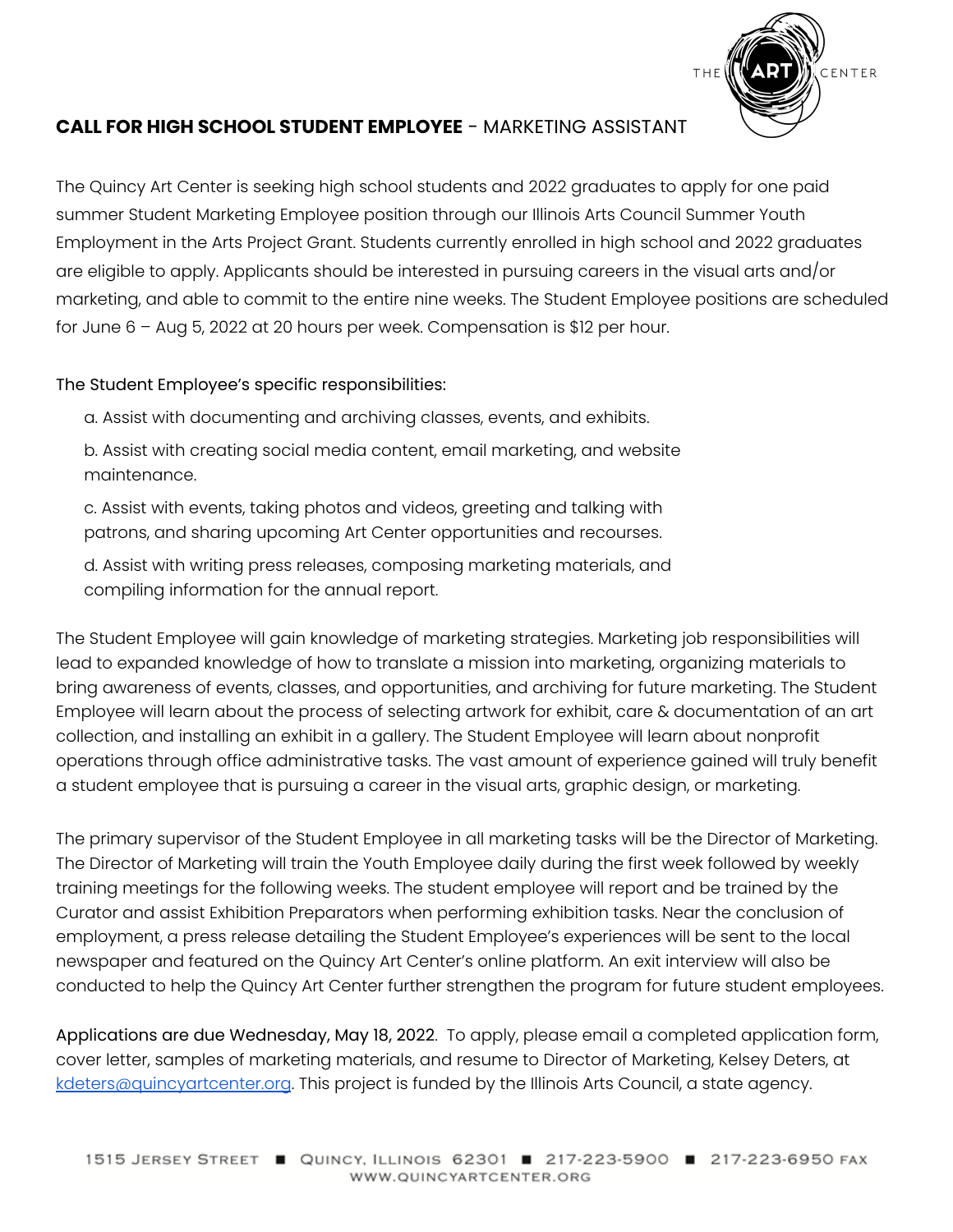

# **Summer Youth Employment in the Arts Project Application Form**

**Applications are due Wednesday, May 18, 2022**

**Applicant Name:**

**Age:**

**Full Address:**

**Phone:**

**E-mail:**

**High School:**

**Grade Completed in Spring of 2022:**

#### **Name of Emergency contact or Guardian if under 18yrs of age**

**Name:**

**Phone:**

**Relationship:**

# **Please attach all of the materials below to your application email as PDFs (PNG & JPEG are also acceptable for Artwork)**

Cover Letter: On a separate page, describe why you would like to participate in this program. Please provide some background information, including extracurricular activities and community involvement. Describe your future career plans in the visual arts.

Sample of Marketing Materials: Send 2-3 examples of social media content creating, writing samples, photographs taken, etc.

Resume: Include past/current jobs, volunteer positions and skill sets.

References: Please provide two non-family, non-friend references. One reference must be a teacher.